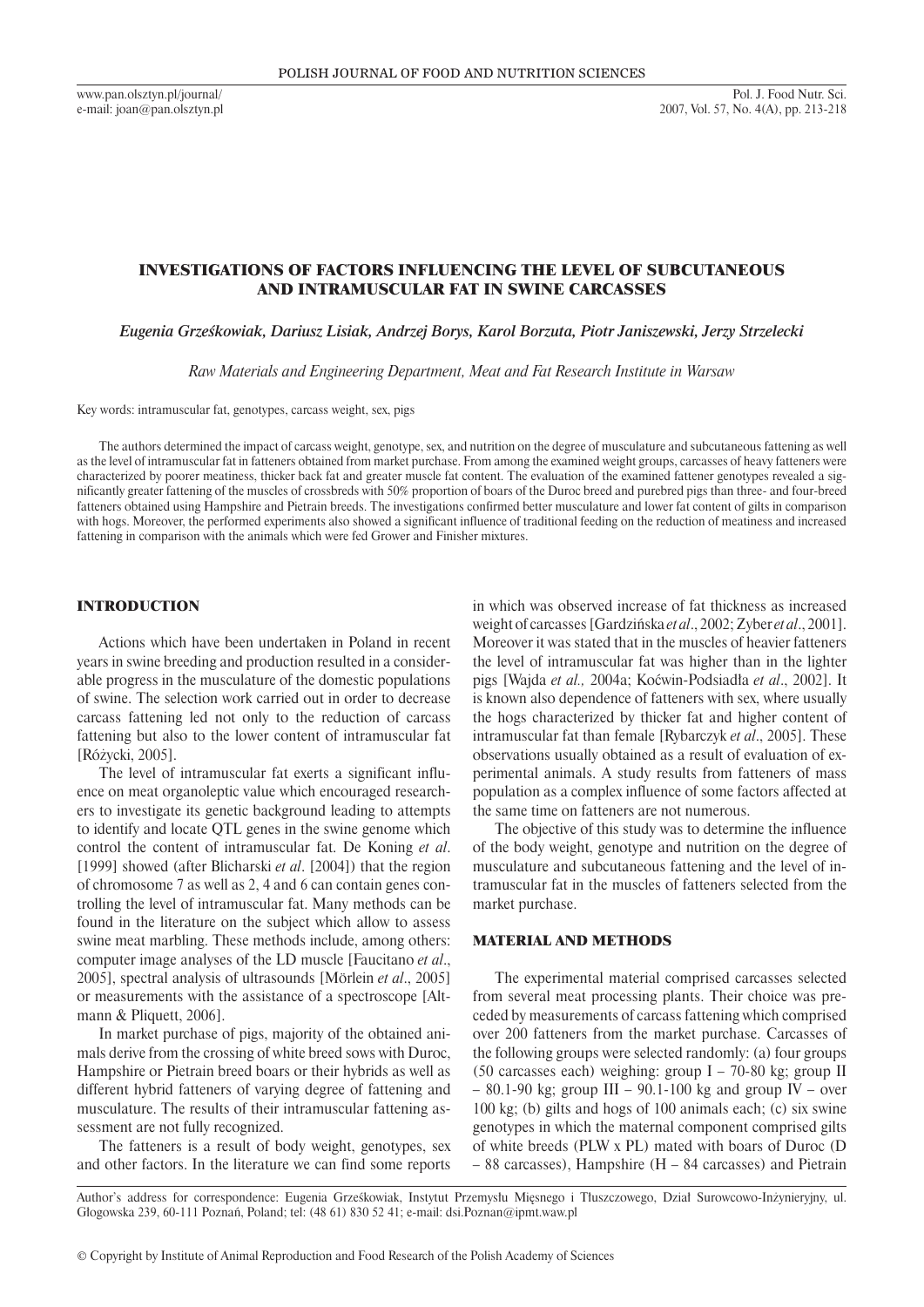breeds  $(P - 52$  carcasses) as well as their crossbreds: H x D, P x D, H x P (80 carcasses in each group). In addition, hybrid fatteners Naima x P-76 (n – 145) and PIC (n – 704) as well as fatteners derived from parents imported from Denmark in which the maternal line was Yorkshire x Landrace and paternal side – Hampshire x Duroc (Y x L) x (H x D)  $(n - 110)$ were also evaluated. The control group comprised purebred fatteners PLW x PLW  $(n - 50$  carcasses); and (d) two groups of 80 carcasses each weighing approximately 103 kg were isolated which were derived from PLW x PL white fatteners which were fed using traditional feeds (grains, potatoes, slops) and Grower and Finisher mixtures which were raised in small farms.

Hot, hanging left half-carcasses of the examined population were used to determine meatiness with the assistance of the CGM optic-needle apparatus as well as the thickness of the back fat in 5 places of the carcass, *i.e.* on the back over the last rib, over the shoulder and on the ham in points KI, KII and KIII [Borzuta, 1998]. Thirty carcasses were selected from each of the examined groups (50 carcasses from each of the weight groups) and from these groups, the lumbar part of the *longissimus dorsi* (LD) muscle was excised with the aim to determine the content of the intramuscular fat using, for this purpose, the Soxhlet method [PN-73/A–8211].

The obtained results were elaborated statistically calculating means, standard deviations and the significance of differences between means of the examined groups with the assistance of the Tukey's test [Stanisz, 1998].

### RESULTS AND DISCUSSION

Structural changes in the proportion of the breeds of fatteners have been observed for many years now in the mass population of pigs. The introduction of high meat breeds improved the meatiness of carcasses which was also accompanied by a simultaneous decrease of subcutaneous fat and intramuscular fattening [Karamucki *et al*., 2003; Koćwin-Podsiadła *et al*., 2003; Borzuta *et al*., 2003].

The results of the performed investigations revealed statistically significant differences between light and heavy fatteners with regard to carcass musculature and fattening (Table 1). Similar meat content was found in groups I to III (53.76 to 54.28%), while in the carcasses weighing more than 100 kg, the meat content was by 6% lower. A trend for increased carcass meatiness together with the decrease of their weight was also corroborated by other researchers [Łyczyński *et al*., 2000; Zybert *et al*., 2001; Kortz *et al.,* 2003; Wajda *et al*., 2004b]. However, some researchers reported that the selection of appropriate swine genotypes makes it possible to rear pigs to higher body weights without reducing their meatiness [Koćwin-Podsiadła *et al*., 2002; Przybylski *et al*., 2005].

The analysis of the degree of fattening of the examined weight groups revealed a significantly thicker back fat in all the estimated points in carcasses heavier than 100 kg in comparison with the remaining groups (Table 1). Back fat thickness on the ham in points KI, KII and KIII was found similar in the first three groups. The back fat thickness from 5 measurements was similar in carcasses weighing 70-80 kg and 80.1-90 kg, while in the heavier group of carcasses weighing over 100 kg the back fat was over 10 mm thicker. Increased back fat thickness, together with the increase of the carcass weight, was also reported by other researchers [Zyber *et al*., 2001; Łyczyński *et al*., 2000; Migdał *et al*., 1999; Gardzińska *et al.,* 2002].

Migdał *et al.* [1999] maintains that, in experiments carried out by Weatherup *et al*. [1997] and Ellisa & Avery [1990] on swine synthetic lines and hybrids, it was possible to produce high quality carcasses even when pigs were slaughtered at the highest body weight. The results obtained by them indicate that the weight of slaughtered fatteners may depend on the crossing design and the applied breeds.

The experimental carcass groups were also analysed from the point of view of their intramuscular fattening (Table 1). The lowest content of this fat (1.91%) was recorded in the LD muscles of fatteners with the carcass weight of 70 to 80 kg. In consecutive groups, the authors observed growing muscle

TABLE 1. Characteristics of slaughter value and meat quality of fatteners with different slaughter weight.

| Specification                                                                         |                                                                                                 |                                                                                                       |                                                                                                      |                                                                                                      |                                      |  |
|---------------------------------------------------------------------------------------|-------------------------------------------------------------------------------------------------|-------------------------------------------------------------------------------------------------------|------------------------------------------------------------------------------------------------------|------------------------------------------------------------------------------------------------------|--------------------------------------|--|
|                                                                                       |                                                                                                 | $\mathbf{I}$                                                                                          | III                                                                                                  | IV                                                                                                   |                                      |  |
|                                                                                       | $70.0 - 80.0$ (kg)                                                                              | $80.1 - 90.0$ (kg)                                                                                    | $90.1 - 100.0$ (kg)                                                                                  | $> 100.0$ (kg)                                                                                       | <b>SEM</b>                           |  |
|                                                                                       | $\mathbf x$                                                                                     | X<br>X<br>X                                                                                           |                                                                                                      |                                                                                                      |                                      |  |
| Hot carcass weight (kg)                                                               | 76.61                                                                                           | 85.68                                                                                                 | 95.21                                                                                                | 103.34                                                                                               | 3.89                                 |  |
| Meat content in carcass $(\%)$                                                        | 53.95 <sup>A</sup>                                                                              | 54.28 <sup>A</sup>                                                                                    | 53.76 <sup>A</sup>                                                                                   | 48.36 <sup>B</sup>                                                                                   | 4.59                                 |  |
| Backfat thickness (mm):                                                               |                                                                                                 |                                                                                                       |                                                                                                      |                                                                                                      |                                      |  |
| - over shoulder<br>– on back<br>$-$ on cross I<br>$-$ on cross II<br>$-$ on cross III | 36.90Aa<br>20.08 <sup>A</sup><br>27.60 <sup>A</sup><br>$18.04^{\text{A}}$<br>25.88 <sup>A</sup> | 38.06 <sup>AB</sup><br>$21.92^{\rm A}$<br>28.45 <sup>A</sup><br>17.57 <sup>A</sup><br>$25.45^{\rm A}$ | $40.90^{Bb}$<br>25.18 <sup>C</sup><br>$30.45^{\text{A}}$<br>18.80 <sup>A</sup><br>27.23 <sup>A</sup> | $48.15^{\circ}$<br>29.15 <sup>D</sup><br>38.41 <sup>B</sup><br>$27.25^{\rm B}$<br>37.22 <sup>B</sup> | 7.16<br>4.86<br>7.12<br>6.44<br>8.29 |  |
| Mean value (5) of backfat thickness (mm)                                              | 25.70 <sup>A</sup>                                                                              | 26.29AB                                                                                               | 28.51 <sup>B</sup>                                                                                   | 36.03 <sup>c</sup>                                                                                   | 6.61                                 |  |
| Intramuscular m.LD fat content $(\%)$                                                 | 1.91 <sup>A</sup>                                                                               | 2.31 <sup>B</sup>                                                                                     | 2.37 <sup>B</sup>                                                                                    | 2.67 <sup>B</sup>                                                                                    | 0.82                                 |  |
| Marbling m. LD (points)                                                               | 2.36                                                                                            | 2.47                                                                                                  | 2.42                                                                                                 | 2.57                                                                                                 | 0.60                                 |  |

A,B,C,D – differences significant at  $p \le 0.01$ ; a, b – differences significant at  $p \le 0.05$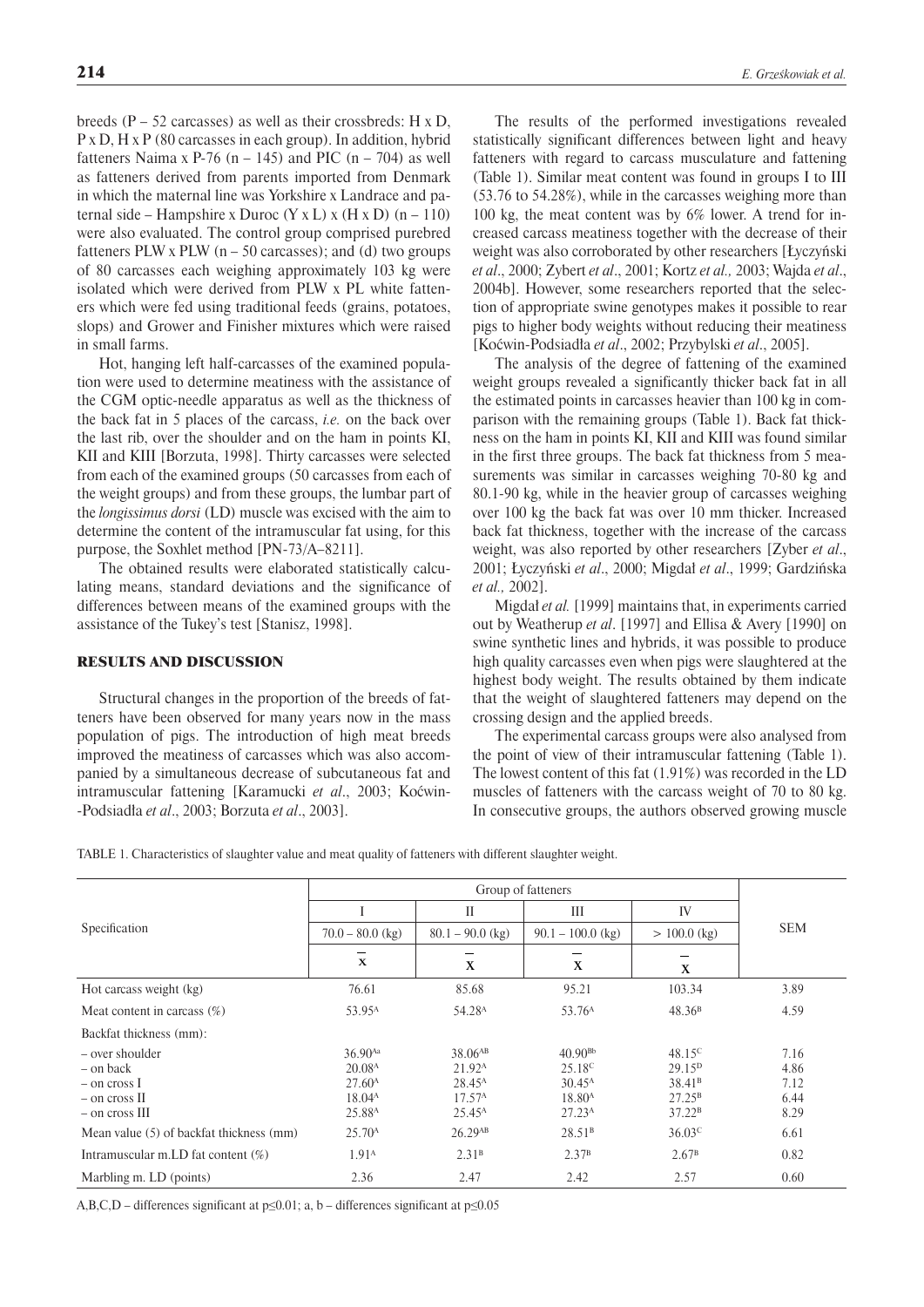fattening together with the increase in the weight of carcasses (from 2.31 to 2.67% of fat) and the determined fattening level differed significantly in comparison with lighter carcasses (group I). The above-mentioned observations are corroborated by investigations carried out by other authors who also reported higher fat level contents in the muscles of heavier fatteners in comparison with the lighter animals [Wajda *et al*., 2004c; Koćwin-Podsiadła *et al*., 2002].

Another experimental factor examined in the trial was the impact of genotype on the fattening of the examined carcasses. The examined population of swine genotypes selected from the mass population was characterized by a similar weight (from about 75 to about 80 kg), although it differed with regard to the extent of the carcass musculature and fattening (Table 2).

In comparison with the fatteners from the control group (PLW x PLW), the carcasses from the assessed crosses were characterized by approximately 1.5 to 5.6% more meat. In the case of fatteners after Hampshire and Pietrain boars (groups H, P and HD) as well as in  $(Y \times L) \times (H \times D)$  hybrids, the content of meat in carcasses was assessed at approximately 55%, whereas in the case of crosses with the addition of 50% of Duroc blood (group D) the meat content dropped by about 3%. The above observations were also corroborated by the results of other researchers who investigated crossbreds of similar crossing scheme and applied breeds [Buczyński *et al*., 1996; Jasek *et al*., 1998; Ksobiak *et al*., 2005].

The performed evaluation of the examined genetic groups confirmed that the selection carried out in swine breeding led to increased carcass meatiness accompanied by simultaneous reductions in the levels of subcutaneous, inter- and intramuscular fat [Karamucki *et al*., 2003; Migdał *et al*., 2004; Blicharski *et al.,* 2004]. In this study, the mean back fat thickness from 5 measurements in the examined groups ranged from 22 mm (group H) to 28.5 mm (group K). In the carcasses of fatteners with meatiness of about 55%, the back fat on the ham (point KII) was significantly thinner (from 14.4 mm to 17 mm) in comparison with fatteners with poorer musculature (group  $D - 18.2$  mm and  $PD - 19.1$  mm). In the case of

purebred fatteners, the thickest back fat in all the examined points on the carcass was recorded at the lowest meatiness in relation to the remaining groups  $(KII - 27.1 \text{ mm})$ . With regard to the analyzed crosses, the highest fat content was determined in the meat of white breed swine most mated with the Duroc breed (group  $D - 4.79\%$ ). The obtained results indicate that pigs of Duroc breed retained their capability of depositing higher quantities of fat in their muscles. This fact was also confirmed by experiments carried out by other researchers [Jasek *et al*., 2002].

Similar muscle fattening was found in purebred fatteners and in the crosses upgraded with the Hampshire breed (groups H and HD) (3.36, 3.45 and 3.25% fat, respectively) accompanied by differing meat content in the carcasses of these animals. On the other hand, the meat of fatteners upgraded with Pietrain boars was found to contain lower fat levels (from 2.12 to 2.38%). Gajewczyk [2005] reported fat levels by about 0.3% higher in the meat of similar genetic groups upgraded by the Pietrain breed.

The organoleptic value of pork meat is influenced significantly by intramuscular fat. The importance of intramuscular fat triggered out investigations aiming at determining its genetic preconditioning. Opinions were circulated that the correlation between the back fat thickness and the content of intramuscular fat was less obvious than it was widely believed. Low interrelationships obtained in this study as well as reports from other researchers [Wajda *et al*., 2004; Rybarczyk *et al.,* 2005] corroborate the above opinions. The correlation coefficients determined in this study between the content of intramuscular fat and the back fat thickness on the back as well as on the ham at point KII amounted to:  $r = 0.34$  and  $r = 0.37$ , respectively.

The most recent investigations indicate that it is possible that there is one main gene which controls the content of intramuscular fat. In the case of homozygote meat with a hypothetic MI+ gene, the content of intramuscular fat was determined at the level of 3.9% in comparison with the level of 1.8% found in the meat of animals free from this gene [Blicharski *et al.,* 2004].

TABLE 2. Results of carcass slaughter value with different genotype of fatteners.

| Hot carcass<br>Groups<br>weight (kg)  |                    | Meat content in<br>carcass $(\%)$ |                       | Intramuscular            |                          |                          |                        |
|---------------------------------------|--------------------|-----------------------------------|-----------------------|--------------------------|--------------------------|--------------------------|------------------------|
|                                       |                    |                                   | over shoulder         | on back                  | on cross II              | mean of 5<br>measurement | fat of m. LD<br>$(\%)$ |
| PLW x PLW                             | 75.83 <sup>A</sup> | 50.66 $^{A}$                      | 38.57 <sup>A</sup>    | 24.03 <sup>A</sup>       | 27.10 <sup>A</sup>       | 28.48 <sup>A</sup>       | 3.36 <sup>B</sup>      |
| $(PLW \times PL) \times D$            | 74.74 A            | 52.09 Ba                          | $35.63$ <sup>Ba</sup> | $21.47$ <sup>Ba</sup>    | 18.27 <sup>B</sup>       | 25.43 B                  | 4.79 <sup>A</sup>      |
| $(PLW \times PL) \times (H \times D)$ | 74.94 A            | 55.25 $C$                         | 33.77 Cb              | 22.97 Ab                 | 17.00 <sup>B</sup>       | 24.36 <sup>B</sup>       | 3.25 Bb                |
| $(PLW \times PL) \times H$            | 73.75B             | 56.28 <sup>c</sup>                | $31.43$ $\circ$       | $19.43 \text{ }^{\circ}$ | $14.40 \text{ C}$        | $21.4$ Ca                | 3.45 <sup>B</sup>      |
| $(PLW \times PL) \times P$            | $81.31 \text{ C}$  | 54.68 <sup>D</sup>                | $36.61$ <sup>AB</sup> | 22.31 <sup>A</sup>       | 14.94 <sup>C</sup>       | 24.20 <sup>B</sup>       | 2.25 <sup>c</sup>      |
| $(PLW \times PL) \times (P \times D)$ | $79.67$ C          | 53.42 $^{\rm b}$                  | $37.22^{\text{A}}$    | $22.55^{\text{A}}$       | 19.12 <sup>B</sup>       | 26.0 <sup>B</sup>        | 2.12 <sup>c</sup>      |
| $(PLW \times PL) \times (H \times P)$ | $80.30 \text{ C}$  | 55.27 <sup>c</sup>                | 29.90 <sup>d</sup>    | 17.90P                   | 15.10 <sup>C</sup>       | 20.52 <sup>b</sup>       | 2.38 <sup>c</sup>      |
| $(Y \times L) \times (H \times D)$    | 81.29 <sup>C</sup> | 55.18 <sup>c</sup>                | 33.61 $\degree$       | 19.79 <sup>c</sup>       | 15.05 <sup>C</sup>       | 23.46 <sup>B</sup>       | $2.46$ Ca              |
| Naima x P-76                          | $79.61 \text{ C}$  | 54.01 <sup>D</sup>                | 34.96 <sup>B</sup>    | $19.53 \text{ }^{\circ}$ | 15.84 <sup>C</sup>       | $23.64$ Bc               | $2.43$ Ca              |
| <b>PIC</b>                            | $80.53 \text{ C}$  | 53.18 $b$                         | 38.20 <sup>A</sup>    | 24.31 <sup>A</sup>       | $15.12 \text{ }^{\circ}$ | 25.98 Bd                 | $2.89$ Db              |
| S.E.M.                                | 3.85               | 4.09                              | 4.95                  | 4.39                     | 4.60                     | 4.55                     | 0.67                   |

a,b,c,d – differences significant at p≤0.05; A,B,C,D – differences significant at p≤0.01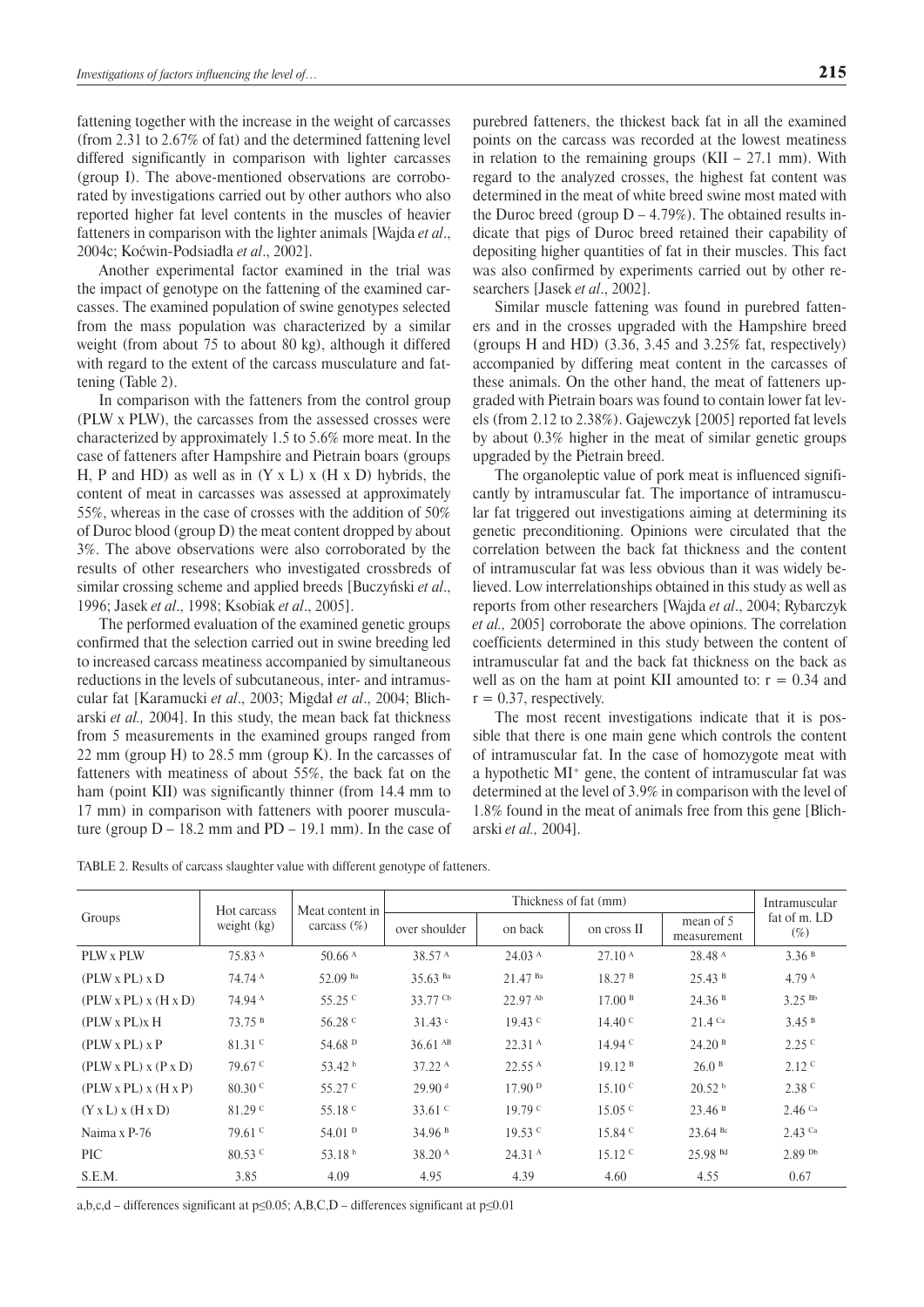Another experiment which was carried out within the framework of this study was focused on the determination of differences occurring in the fattening and musculature between carcasses of gilts and hogs derived from swine mass population (Table 3).

Approximately 2.72% more meat was recorded in the carcasses of gilts, whereas in hogs – back fat was found significantly thicker in all the measured points on the carcass. Literature data confirm better musculature and worse fattening of gilt carcasses in comparison with hog carcasses [Bąk *et al*., 2003; Karamucki *et al*., 2003; Rybarczyk *et al*., 2005]. Bearing in mind the observed differences between sex with regard to the meat content and the subcutaneous fat thickness, some researchers have suggested a separate rearing of gilts and hogs [Bąk *et al*., 2003]. Eckert [2000] maintains that it is possible to achieve higher meatiness of hogs at lower slaughter weight or by rearing them to about 100 kg body weight introducing restrictive feeding during the period immediately before slaughter. Analyzing the intramuscular fattening between sex, the authors also demonstrated a significantly higher (by 0.34%) fat content in the meat of hogs. Similar differences between sex were also reported in a study by Krzęcio *et al*. [2004]. On the other hand, Rybarczyk *et al*. [2005] analysed different muscle fattening in carcasses and failed to find significant differences in the fat content in the LD muscle between gilts and hogs.

It is commonly known that the carcass quality of fatteners depends to a considerable extent on the way of nutrition. It was proved that the kind, quantity and quality of protein in the feed all exert influence on the carcass slaughter value, especially on the chemical composition and physico-chemical properties of pork meat [Weisemüller, 1996; Fendrejewski *et al*., 1996]. Taking into consideration the above observations, the authors investigated in this part of the study the impact of the kind of feed employed in the performed experiments on the extent of musculature and fattening of heavy fatteners of white breeds. It was found that carcasses of fatteners fed traditional feeds were characterised by 4.62% less meat and by about 4 mm thicker back fat over the shoulder and on the ham at point KII in comparison with fatteners fed Grower and Finisher mixtures. On the other hand, no significant differences were found between the discussed two groups with regard to intramuscular fattening.

When analysing the above presented results, it was quite interesting to find that the determined correlations between the content of intramuscular fat and back fat thickness were relatively low  $(r =$  about 0.3). Absence of the influence of the subcutaneous fattening on the degree of intramuscular fattening was also reported by Łyczyński *et al*. [2004]. The above observations appear to corroborate the assumption that the content of intramuscular fat is controlled by other genes than those which control the thickness of back fat [Schwägele 2001; Blicharski *et al*., 2004].

# **CONCLUSIONS**

Recapitulating the above-described investigations it can be said that it was shown that from among the examined weight groups, heavy carcasses with the weight of over 100 kg were characterized by lower meatiness, thicker back fat at all the measured points as well as greater intramuscular fattening of muscles in comparison with lighter carcasses.

The performed assessment of the examined genotypes of fatteners revealed a significantly higher muscle fattening of crossbreds with a 50% upgrade by the Duroc breed boars as well as purebred fatteners in comparison with three- and four-breed hybrids upgraded by the Pietrain and Hampshire breeds.

The performed experiments further confirmed better musculature as well as greater subcutaneous fat content and intramuscular fattening of gilt carcasses than those of hogs.

It was also found that in comparison with the feeding using complete feed mixtures, the system which employed traditional feeding was found to exert a significant influence on the decrease of musculature and increase of fattening of the examined animals.

TABLE 3. Characteristics of slaughter value of fatteners with different sex and fattening.

|                                                                                        | <b>Sex</b>                                                                                                 |                                      |                                                                                                            |                                      | Fattening                                                           |                                       |                                                                     |                                      |
|----------------------------------------------------------------------------------------|------------------------------------------------------------------------------------------------------------|--------------------------------------|------------------------------------------------------------------------------------------------------------|--------------------------------------|---------------------------------------------------------------------|---------------------------------------|---------------------------------------------------------------------|--------------------------------------|
| Specification                                                                          | gilts                                                                                                      |                                      | barrows                                                                                                    |                                      | traditional                                                         |                                       | feed mixtures                                                       |                                      |
|                                                                                        | X                                                                                                          | <b>SD</b>                            | X                                                                                                          | <b>SD</b>                            | X                                                                   | <b>SD</b>                             | $\mathbf X$                                                         | <b>SD</b>                            |
| Hot carcass weight (kg)                                                                | 82.51                                                                                                      | 2.85                                 | 81.10                                                                                                      | 3.20                                 | 103.50                                                              | 5.91                                  | 102.71                                                              | 6.72                                 |
| Meat content in carcass $(\%)$                                                         | $54.41^{\rm A}$                                                                                            | 4.75                                 | 51.69 <sup>B</sup>                                                                                         | 5.14                                 | 46.48 <sup>A</sup>                                                  | 4.45                                  | 51.10 <sup>B</sup>                                                  | 4.90                                 |
| Backfat thickness (mm):                                                                |                                                                                                            |                                      |                                                                                                            |                                      |                                                                     |                                       |                                                                     |                                      |
| – over shoulder<br>– on back<br>– on cross 1<br>$-$ on cross $\Pi$<br>$-$ on cross III | 37.72 <sup>A</sup><br>21.91 <sup>A</sup><br>28.85 <sup>A</sup><br>18.57 <sup>a</sup><br>25.89 <sup>A</sup> | 6.48<br>5.74<br>6.89<br>6.49<br>7.66 | 41.30 <sup>B</sup><br>25.32 <sup>B</sup><br>32.54 <sup>B</sup><br>20.69 <sup>b</sup><br>31.27 <sup>B</sup> | 7.29<br>5.45<br>7.10<br>6.75<br>7.77 | 50.76 <sup>A</sup><br>29.09<br>38.35<br>29.94 <sup>A</sup><br>37.54 | 8.80<br>8.45<br>8.39<br>7.97<br>10.53 | 46.85 <sup>B</sup><br>27.52<br>36.04<br>25.84 <sup>B</sup><br>38.48 | 7.13<br>6.45<br>7.25<br>6.34<br>8.07 |
| Mean value of backfat thickness in 5<br>points (mm)                                    | 27.19 <sup>A</sup>                                                                                         | 6.60                                 | 30.22 <sup>B</sup>                                                                                         | 7.19                                 | 37.12 <sup>A</sup>                                                  | 8.82                                  | 34.94 <sup>B</sup>                                                  | 7.05                                 |
| Intramuscular m LD fat content(%)                                                      | 1.99 <sup>A</sup>                                                                                          | 0.76                                 | 2.33 <sup>B</sup>                                                                                          | 0.80                                 | 3.10                                                                | 0.56                                  | 2.85                                                                | 0.75                                 |
| Marbling m. LD (points)                                                                | 2.39                                                                                                       | 0.56                                 | 2.46                                                                                                       | 0.61                                 | 2.95                                                                | 0.47                                  | 2.58                                                                | 0.79                                 |

A,B – significant at  $p \le 0.01$ ; a,b – significant at  $p < 0.05$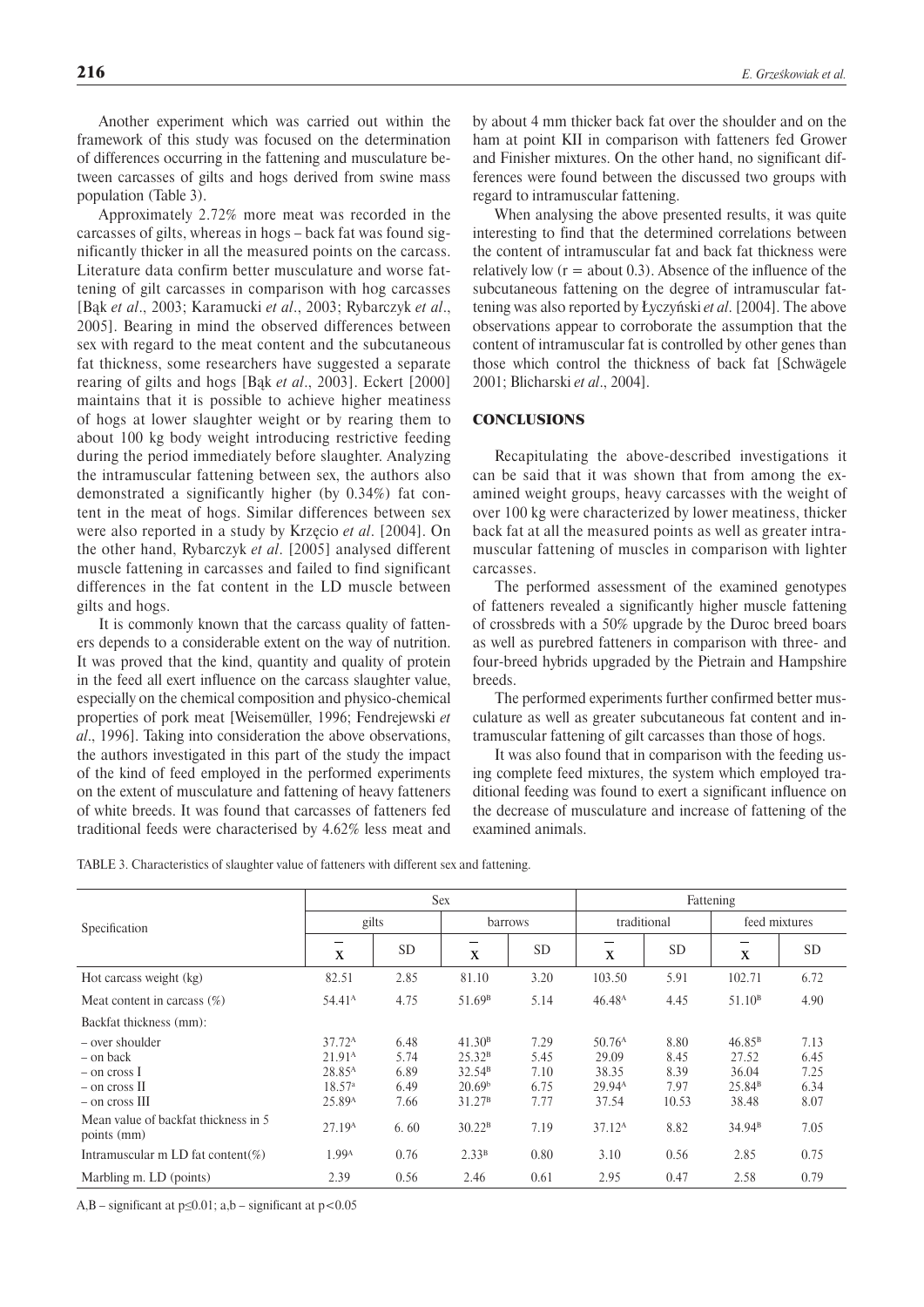### REFERENCES

- 1. Altmann M., Pliquett U., Prediction of intramuscular fat by impedance spectroscopy. Meat Sci. 2006, 72, 666-671.
- 2. Bąk T., Denaburski J., Kondratowicz J., The sex against the musculature and fatness of fattener carcasses rated among the higher classes of the "EUROP" classification system. Zywność, Nauka, Technologia, Jakość, 2003, 4/37 Supl., 34-45 (in Polish; English abstract).
- 3. Blicharski T., Kurył J., Pierzchała M., Relationship between polymorphism at loci colipase and leptin and most important fattening and slaughter treits in pigs with special reference to intramuscular fat – a review. Prace i Materiały Zootechniczne 2004, 15, 41-46 (in Polish; English abstract).
- 4. Borzuta K., Studies on usefulness of different methods of meatiness evaluation for the classification of porcine carcasses in the EUROP system. Roczn. Inst. Przem. Mięsn. Tł., 1998, 35/2, 1-84 (in Polish; English abstract).
- 5. Borzuta K., Borys A., Grześkowiak E., Wajda S., Strzelecki J., Lisiak D., Variability of slaughter value and meat quality of fatteners slaughtered in summer of 2000. Roczn. Inst. Przem. Mięsn. Tł., 2003, 40, 5-11 (in Polish; English abstract).
- 6. Buczyński J.T., Krupiak S., Dudziak. P., Results of mating Polish Large White sows with Pietrain x Polish Landrace and Pietrain x Złotnicka Spotted boars. Zesz. Nauk. Prz. Hod., 1996, 26, 161- 168 (in Polish; English abstract).
- 7. Eckert R., Fatten gilts and barrows. Trzoda Chlewna, 2000, 1, 48-50 (in Polish).
- 8. Fendrejewski H., Skiba G., A comparison of the slaughter value of gilts tested on the different feeding regimens. Zeszyty Nauk. Przegl. Hod., 1996, 26, 111-117 (in Polish; English abstract).
- 9. Faucitano L., Huff P., Teuscher F., Gariepy C., Wegner J., Application of computer image analysis to measure pork marbling characteristics. Meat Sci., 2005, 69, 537-543.
- 10. Gajewczyk P., Influence of crossbreeding on some characteristics of longissimus dorsi mescle and backfat of fatteners. Ann. Anim. Sci., Suppl. 2005, 1, 17-22.
- 11. Gardzińska A., Migdał., Wantula M., Stawarz M., Fattening and shlaughter indicators of Polish Landrace x (Duroc x Pietrain) crosses slaughtered at different live body weight. Prace i Mater. Zoot, Zesz. Spec. 2002, 13, 49-54 (in Polish; English abstract).
- 12. Jasek S., Poznański W., Rząsa A., Gajewczyk P., Knecht D., Akińcza J., Fattening and slaughtering value of fatteners depending on their genotype. Pol. J. Food Nutr. Sci., 1998, 7/48, 4, suppl. 159-166.
- 13. Jasek S., Krasnowska G., Natołoczna-Kotara A., Kaniak-Polok M., Evaluation of certain carcass and meat quality parameters in pigs of five genetic groups. Prace i Materiały Zootechniczne, Zesz. Spec., 2002, 13, 55-61 (in Polish; English abstract).
- 14. Karamucki T., Kortz J., Rybarczyk A., Gardzielewska J., Jakubowska M., Natalczyk-Szymkowska W. Corelation between meatiness weight of carcasses and content of valuable cuts in them, their fatness grade and sex of fatteners inclusive. Żywność, Nauka, Technologia, Jakość, 2003, 37, 204-213 (in Polish; English abstract).
- 15. Koćwin-Podsiadła M., Zybert A., Krzęcio E., Antosik K., Sieczkowska H., Kurył J., Łyczyński A. The influence of hot carcass weight on lean meat content, meat quality and its technological usefulness in crossbreds of danisch landrace with duroc. Ann. Anim. Sci. Suppl., 2002, 2, 319-323.
- 16. Koćwin Podsiadła M., Krzęcio E., Antosik K., The polish pork meat market, the meatiness and meat quality improvement in comparison to data an standards of leading UC countries. Żywność, Nauka, Technologia, Jakość, 2003, 37, Suppl., 214-220 (in Polish; English abstract).
- 17. Kortz J., Otolińska A., Rybarczyk A., Kmieć M., Karamucki T., Szaruga R., Terman A., Meatiness and meat quality hybrids from consideration genotype HAL in relation to carcass weight. Zesz. Nauk. Przegl. Hod., 2003, 68, 231-238 (in Polish; English abstract).
- 18. Krzęcio E., Antosik K., Koćwin-Podsiadło M., Zybert A., Sieczkowska H., Kurył J., Łyczyński A., Quality and technological value of meat from porkers of six genetic groups as related to RYRT gene. Ann. Sci. Rep. Rep., 2004, 22, 3, 19-30.
- 19. Ksobiak S., Rak B., Jankowiak H., Comparison of carcass and meat quality traits of white purebreed fatteners and crossbreed with contribution of Pietrain sires. Roczn. Nauk. Pol. Tow. Zootech., 2005, 1, 2, 367-372 (in Polish; English abstract).
- 20. Łyczyński A., Pospiech E., Urbaniak M., Frankiewicz A., Rzosińska E., Bartkowiak Z., Carcass traits of pigs slaughtered at different body weights. Roczn. Nauk. Zoot. Supl., 2000, 6, 181- 185 (in Polish; English abstract).
- 21. Migdał W., Gradzińska A., Koczanowska J., Klocek Cz., Tuz R., Stawarz M., Fattening and slaughter value of crossbreed fatteners slaughtered at different body weights. Roczn. Nauk. Zoot. Supl., 1999, 3, 165-171 (in Polish; English abstract).
- 22. Migdał W., Paściak D., Gardzińska A., Borowicz T., Pieszka M., Wojtysiak D., Effect of genetic and envirometal factors on the quality of porcine – review. Prace i Mat. Zoot. Zesz. Spec.y, 2004, 15, 103-118 (in Polish; English abstract).
- 23. Mörlein D., Rosner F., Brand S., Jenderka K.V., Wicke M., Nondestructive estimation of the intramuscular fat content of the longissimus muscle of pigss by means of spectral analysis of ultrasound echo signals. Meat Science 2005, 69, 187-199.
- 24. Polish Standard PN-73/A-82111, Meat and meat products. Determination of fat content (in Polish).
- 25. Przybylski W., Niemyjski S., Pospiech E., Rzosińska E., Czyżak-Runowska G., Evaluation of possibilities production of heavy pigs with high percentage of meat in carcass originated from selected genetic group. Roczn.Inst. Przem. Mięs. Tł. 2005, 42/43, 7-16 (in Polish; English abstract).
- 26. Różycki M. Inprovement of domestic swine population in respect of meat quantity and quality. 2005, *in*: Materials of the International Scientific Conference "Quality of meat present situation and perspectives in its improvement and processing". Baranowo, 14-15.09.2005.
- 27. Rybarczyk A., Szaruga R., Natalczyk-Szymkowska W, The level of intramuscular fat in depended from slaughter traits and meat quality hybrid porkers of pietrain boars. Roczn. Ins. Przem. Mięsn. Tł. 2005, 42/43, 109-117 (in Polish; English abstract).
- 28. Schwägele F.C., Biotechnology in meat production. 47th ICoMST 2001, I, L2, 12-19.
- 29. Wajda S., Daszkiewicz T., Borzuta K., Quality of pork carcasses of different weights. Zesz. Nauk. Przeg. Hod., 2004a, 72,.2, 185-191 (in Polish; English abstract).
- 30. Wajda S., Winarski R., Borzuta K., Usefulness of fat thickness measurements for assessment meat content in pig carcasses. Zeszyty Nauk. Przegl. Hod., 2004b, 72, 2, 177-184 (in Polish; English abstract).